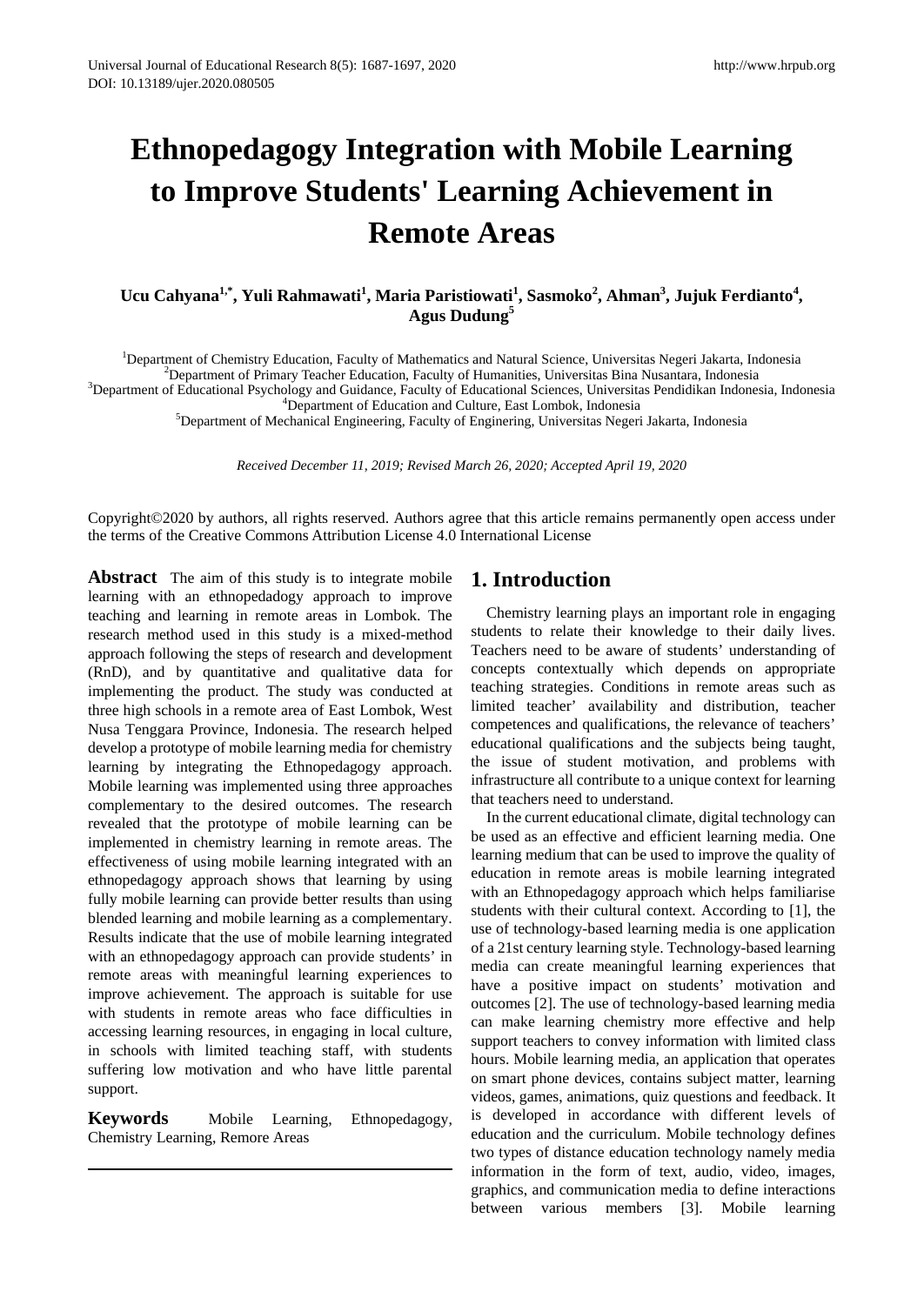(M-Learning) is called learning done by students mediated through mobile devices, which can occur anytime, anywhere, both formally and informally [4]. The most dominant use of mobile learning is that it can combine learning activities inside and outside the classroom with a student-centered approach [5]. Mobile learning ++makes it easy for students to learn anytime, anywhere [4].

An ethnopedagogy approach is a learning methodology based on culture to develop social and cultural identity [6]. Ethnopedagogy was developed in Indonesia as a model for developing values and culture. By using Ethnopedagogy [7] [8], learning can be conducted through a set of values in the culture of a society and in everyday life [9]. Therefore, an Ethnopedagogy approach is suitable to be developed in the areas that have a distinctive cultural background such as in remote regions. To be effective, science needs to be relevant to indigenous knowledge and practice, especially where it interacts with the environment [10].

The study focused on the topic of colloid in chemistry which can be readily contextualised with social and cultural identity in the community. Lombok cultural practices related to chemistry, called ethnochemistry, formed the basis of this study. It provided opportunities for students to learn from their own culture as a way to motivate them to develop their cultural and learning identity. The study signals the importance of integrating scientific knowledge with traditional community practices into chemistry teaching to eliminate the idea that chemistry is abstract and has no relevance to daily lived experience

[11].

Therefore, this research aimed at developing mobile learning that can be used anytime and anywhere integrated with an ethnopedagogy approach to improve the quality of education in the remote areas. The research can be seen as a complementary effort to support government programs in implementing accelerated development in remote areas. This research is expected to contribute to policy development aimed at improving the quality of education in remote regions by developing mobile learning media that is relevant to local cultural wisdom and remote regional characteristics.

# **2. Research Methodology**

This research used a mixed method approach, the first step of research and development (RnD) for mobile learning development which are followed by-product implementation for remote regional schools using quantitative and qualitative data collections. Quantitative being the Quasi-Experiment method, by using Pre-Post test. Participants were chosen using a purposive random sampling method from students at three schools in East Lombok, West Nusa Tenggara. The effectiveness test was continued by using a qualitative interview and reflective journal for selected students. This study also measured student achievement in using the mobile learning ethnopedagogy approach.

Stages of activities as in the following chart: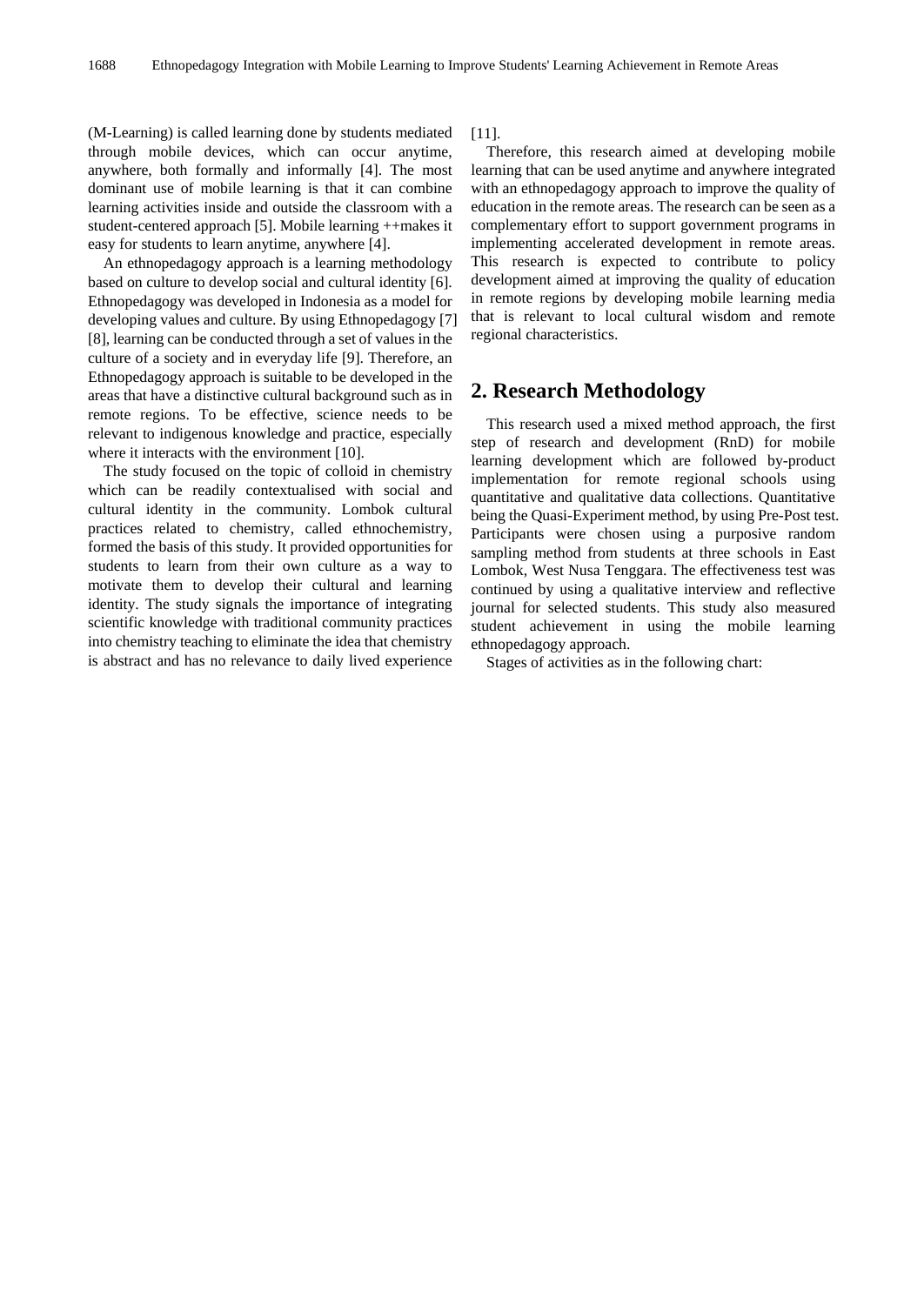

**Figure 1.** Development and testing of Mobile Learning based on Ethnopedagogy approach prototype in the remote Region (Year 1 Research)

Data collection techniques used in this study were three questionnaires, an interview, and a reflective journal. A needs analysis of the students and teachers, media feasibility for material and language experts, and media experts and small-scale and large-scale field trial questionnaires were used. Questionnaire data was processed and analyzed for use as a reference in developing mobile learning products. A Likert rating scale used in the questionnaire.

**Table 1.** Likert Scale assessment

| Answer            | Score Weights |
|-------------------|---------------|
| Strongly agree    |               |
| Agree             |               |
| Disagree          |               |
| Strongly disagree |               |

To calculate the percentage of the Likert scale, a percentage of product eligibility formula was used. Percentage results are categorized according to criteria using a rating scale. Product criteria based on the results of research developed are feasible to use if the interpretation is  $\geq 60\%$ .

**Table 2.** Quality Criteria with Rating Scale

| Assessment Level      | Information |
|-----------------------|-------------|
| Figures $0 - 20%$     | Very less   |
| Figures $21 - 40\%$   | Less        |
| Figures $41 - 60\%$   | Good enough |
| Figures $61 - 8 - \%$ | Good        |
| Figures $81 - 100\%$  | Very good   |
|                       |             |

The reliability tests intra-class coefficients to assess the reliability between two or more observers by using a ratio between variances between groups. The statistical test to calculate reliability in this study used the Hoyt test. The data obtained was categorized in the reliability criteria as follows:

|  | <b>Table 3.</b> Reliability Category |
|--|--------------------------------------|
|--|--------------------------------------|

| <b>Reliability Value</b> | Information        |
|--------------------------|--------------------|
| $0.0 - 0.20$             | Poor               |
| $0.21 - 0.40$            | Less than moderate |
| $0.41 - 0.60$            | Medium             |
| $0.61 - 0.80$            | Good               |
| $0.81 - 1.00$            | Very good          |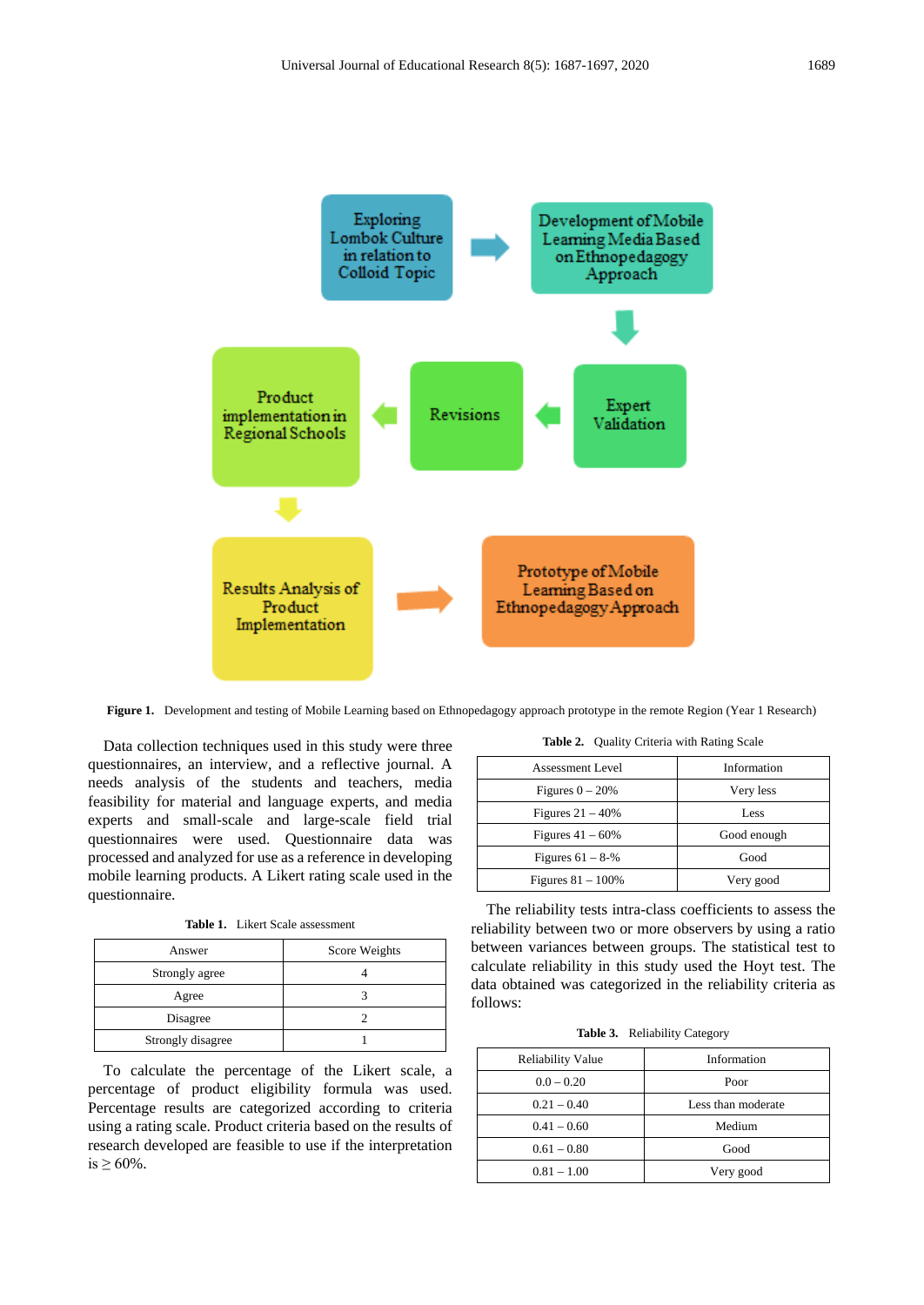# **3. Results and Discussion**

#### **3.1. Mobile learning Development**

Product development is the stage where a prototype is made in accordance with the results from the needs analysis conducted with students and teachers. Based on the results of the needs analysis, the teachers require instructional media that can help delivering material relevant to the students' context. Teachers needed media that can combine multiple representations of writing, pictures, and sound. In response to these requirements, mobile learning media were developed that consisted of learning videos, materials, practice exercises, and educational games.

Mobile learning developed several stages; designing the media, making storyboards, choosing appropriate software and creating the media media. Mobile learning media are made according to the needs of students and teachers and adapted to the curriculum used in schools. Storyboards were used to simplify the development process where researchers identified a learning flow to ensure the media could be structured and systematic. The software chosen to develop mobile learning media was Adobe Flash Professional CS6 that uses action scripts as a programming language. Corel Video Studio X10 and Wondershare Filmora 9 software was used to make learning videos and image design and media animation was undertaken using the CorelDraw X8 (64-bit) software program.

#### **3.2. Media Trial Phase**

A media trial was conducted by four media experts, three material and language experts, students and teachers. The aspects evaluated in the expert feasibility test by media were 1) Visualization and audio display and 2) Implementation and software engineering. The results of the final assessment of the two aspects can be seen in Table 4. Based on the results of media trials by media experts the percentage of overall aspects was 91.2%.

**Table 4.** Media Feasibility Test by Media Experts

| No.                    | Aspect                                        | Item no.  | Average<br>Eligibility<br>Pct. | Criteria     |
|------------------------|-----------------------------------------------|-----------|--------------------------------|--------------|
|                        | Audio and<br>visual display                   | 1 - 9     | 90,74%                         | Very<br>Good |
| 2                      | Implementation<br>and software<br>engineering | $10 - 14$ | 91,67%                         | Very<br>Good |
| Average overall rating |                                               |           | 91,20%                         | Very<br>Good |

The results of the assessment carried out calculations between the reliability of the rater against the results of the media feasibility test. The reliability test aims to see the consistency of opinions between the rater. The result of the reliability of the media feasibility test was 0.85 and was classified as "Very Good". These results indicate the consistency of the results of the rater assessment is very good, and the quality of the developed mobile learning

media is good.

After the mobile learning media was evaluated by media experts, the media feasibility test was carried out by the material and language experts. The aspects evaluated in the feasibility test by these experts experts were 1) The relevance of content to competencies; 2) related to the material; 3) The relevance of contents and experiments with etnopedagogy approach; 4) The relevance of questions to the discussion; and 5) Language. The results of the final assessment of material and language can be seen in Table 5. Based on the results of media trials by media experts, the percentage of overall aspects was 85.81%.

**Table 5.** Feasibility Test Results by Material and Language Experts

| No.                    | Aspect                                                                        | Item<br>no. | Average<br>Eligibility<br>Pct. | Criteria     |
|------------------------|-------------------------------------------------------------------------------|-------------|--------------------------------|--------------|
| 1                      | The relevance of content<br>to competencies                                   | $1 - 4$     | 83.33%                         | Very<br>Good |
| 2                      | Relevance of material                                                         | $5 - 8$     | 81.25%                         |              |
| 3                      | The relevance of content<br>and experiment with<br>ethnopedagogy<br>approach. | $9 - 13$    | 86.67%                         | Very<br>Good |
| 4                      | The relevance of<br>questions to discussion                                   | $14 - 16$   | 91.67%                         | Very<br>Good |
| 5<br>Language          |                                                                               | $17 - 19$   | 86.11%                         | Very<br>Good |
| Average overall rating |                                                                               |             | 85.81%                         | Very<br>Good |

The results of the reliability of the media feasibility test were 0.85 and classified as "Very Good". These results indicate the consistency of the results of the rater assessment is very good, and the quality of the material and language used in the developed mobile learning media is good. Next, a media trial was run with 16 students from 11 grade science. The following aspects were evaluated in the media trials. 1) Material and questions; 2) Language; 3) Audio and visual display; 4) Implementation and software engineering; and 5) Benefits. The results of the assessment can be seen in Table 6. Based on the results of the media trials by students, the average value of all aspects was 81%.

**Table 6.** Results of Feasibility Tests by Students (Small Scale)

| No.                                            | Aspect                                     | Item No.  | Average<br>Eligibility<br>Pct. | Criteria     |
|------------------------------------------------|--------------------------------------------|-----------|--------------------------------|--------------|
| 1                                              | Material and question                      | $1 - 3$   | 78%                            | Good         |
| 2                                              | Language                                   | 4         | 78%                            | Good         |
| 3                                              | Audio and visual<br>display                | $5 - 7$   | 80%                            | Very<br>Good |
| 4                                              | Implementation and<br>software engineering | 8 and 9   | 81%                            | Very<br>Good |
| Benefit with<br>5<br>ethnopedagogy<br>approach |                                            | $10 - 12$ | 87%                            | Very<br>Good |
| Average overall rating                         |                                            |           | 81%                            | Very<br>Good |

After student testing, improvements were made to the mobile learning media under development. The next step in the process was to test the media on a larger scale. The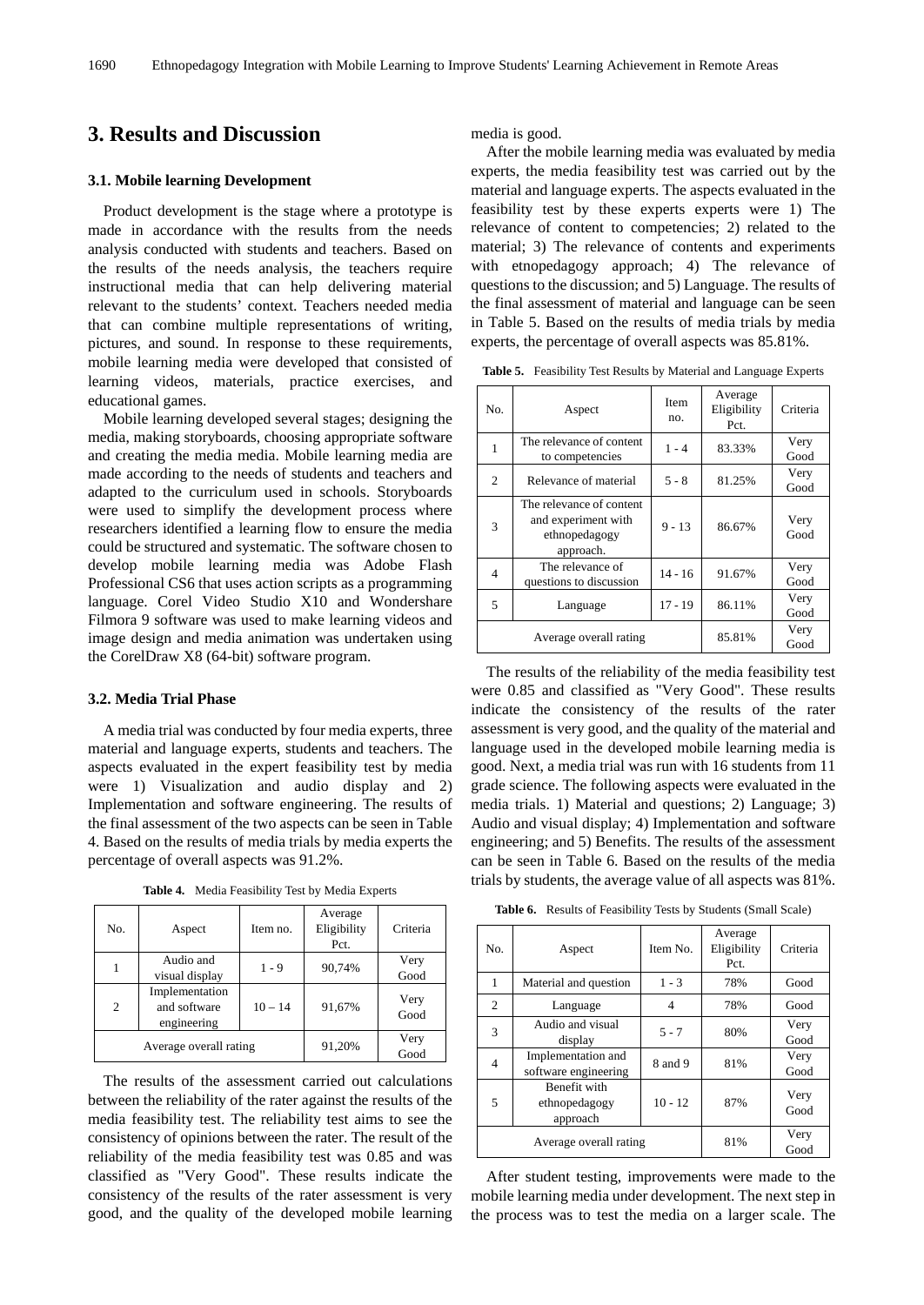purpose of conducting media trials on a large scale was to determine the response and final assessment of the developed mobile learning media.

119 students in 11 grade science participated in the second media trial. The same aspects were tested as for the previous smaller scale test. The results of the final large scale student assessment can be seen in Table 7.

| No.                                            | Aspect                                        | <b>Item</b><br>No. | Average<br>Eligibility<br>Pct. | Criteria     |
|------------------------------------------------|-----------------------------------------------|--------------------|--------------------------------|--------------|
| 1                                              | Material and<br>question                      | $1 - 3$            | 84%                            | Very<br>Good |
| 2                                              | Language                                      | $\overline{4}$     | 87%                            | Very<br>Good |
| 3                                              | Audio and visual<br>display                   | $5 - 7$            | 85%                            | Very<br>Good |
| $\overline{4}$                                 | Implementation and<br>software<br>engineering | 8 and 9            | 87%                            | Very<br>Good |
| Benefit with<br>5<br>ethnopedagogy<br>approach |                                               | $10 - 12$          | 92%                            | Very<br>Good |
| Average overall rating                         |                                               | 87%                | Very<br>Good                   |              |

**Table 7.** Results of Media Trials by Students (Large Scale)

The large scale student trials obtained an average value of all aspects evaluated by 87%. There was an increase in the average of all aspects of the results from the previous smaller trial. The results obtained show an increase in the percentage of eligibility in media trials when applied to larger group of students [12].

**Table 8.** Teacher Media Trial Results

| No.                    | Aspect                                                                 | Item<br>No. | Pct. of<br>Feasibility | Criteria     |
|------------------------|------------------------------------------------------------------------|-------------|------------------------|--------------|
| 1                      | The relevance of<br>concepts to<br>competencies                        | $1 - 4$     | 96,00%                 | Very<br>Good |
| 2                      | The relevance of<br>content to aspects of<br>ethnopedagogy<br>approach | $5 - 9$     | 92,00%                 | Very<br>Good |
| 3                      | Material, experiments<br>and questions                                 | $10 - 13$   | 93,75%                 | Very<br>Good |
| 4                      | Language                                                               | $14 - 16$   | 93,33%                 | Very<br>Good |
| 5                      | Audio and visual<br>display                                            | $17 - 25$   | 95,00%                 | Very<br>Good |
| 6                      | Implementation and<br>software engineering                             |             | 93,75%                 | Very<br>Good |
| 7<br><b>Benefits</b>   |                                                                        | 30          | 90,00%                 | Very<br>Good |
| Average overall rating |                                                                        |             | 94,12%                 | Very<br>Good |

A the media evaluation was then undertaken by the four chemistry teachers in aspects that included 1) Relevancy of the content with competencies; 2) The relevance of the substance of the content with aspects of ethnopedagogy approach; 3) Materials, experiments and questions; 4) Language; 5) Audio and visual display; 6) Technical and software literacy; 7) Benefits. The results of the final assessment of the first stage of the teacher evaluation can be seen in Table 8. Based on the results of the media trials by teachers, the percentage of overall aspects of the assessment can be interpreted as 94.12%.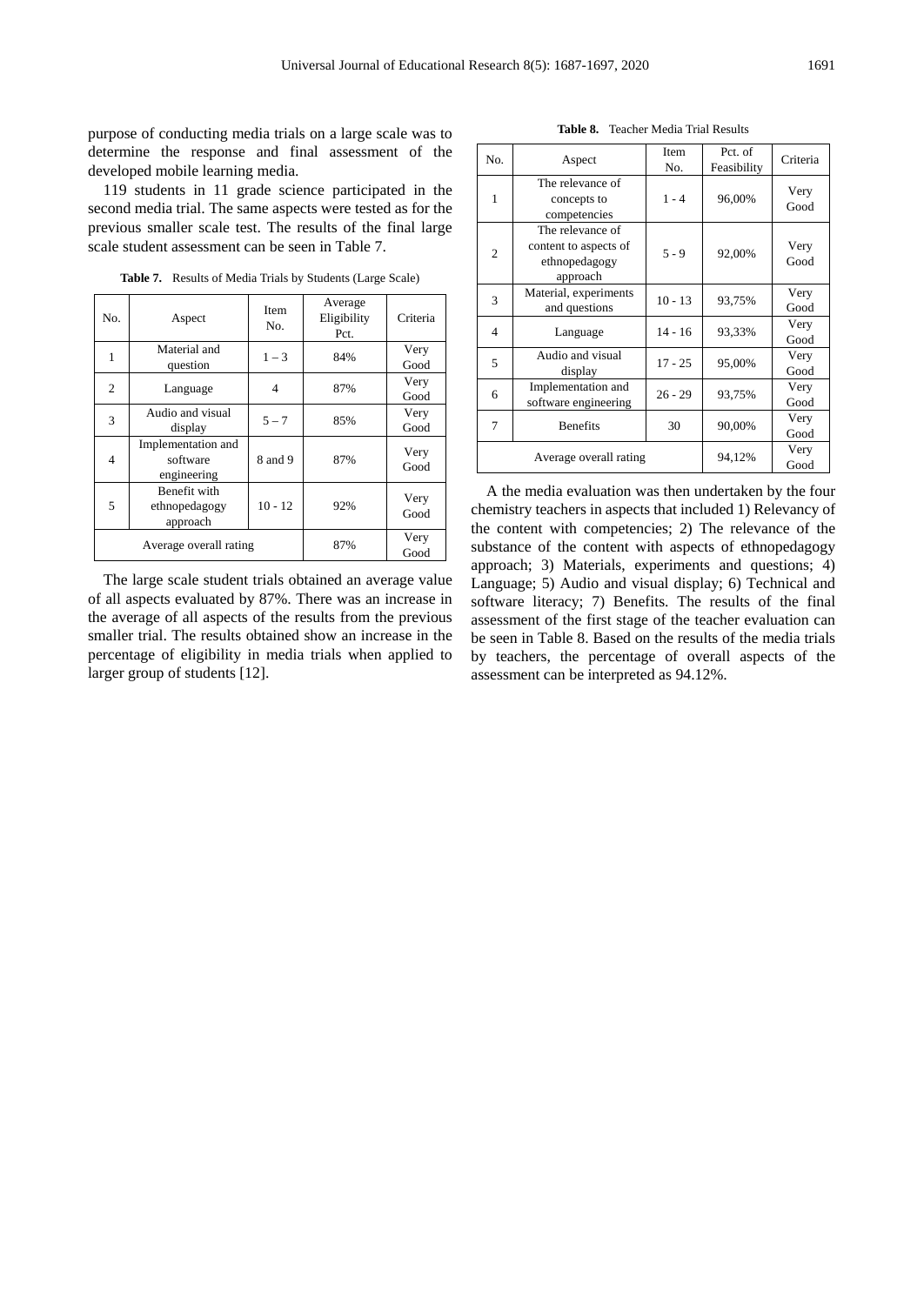

**Figure 2.** East Lombok culture is integrated in colloid materials (pearl and pumice)

Based on media trials conducted with teachers and students, the resulting mobile learning can be categorized as "Very Good". It can, therefore, be concluded that the mobile media is a feasible alternative for learning chemistry.

The Etnopedagogy approach that was developed based local cultures, has the potential to be explored as a way of involving students in their culture and to maintain the students' cultural identity challenged by globalization. The approach will initiate and contribute to the integration of digital learning media with cultural studies in Indonesia. This is in line with previous research that the Etnopedagogy approach can help construct social and cultural identities through learning processes related to local wisdom (local wisdom and indigenous knowledge) [13].

# **3.3. Test Effectiveness of Mobile Learning Based on Ethnopedagogy Approach**

#### 3.3.1. Quantitative Method

Once validation tests by experts and field trials by

teachers and students, the effectiveness of the media to improve cognitive abilities (learning outcomes) of students was tested using evaluation instruments in the form of pre-test and post-test. Ethnopedagogy-based mobile learning was implemented in three schools in East Lombok as follows:

- 1. School A, learning was undertaken using full mobile learning from the beginning to the end of the unit of work.
- 2. School B, learning was undertaken using mobile learning as a supporting media (using a mobile learning as a complementary).
- 3. School C, students learnt without using mobile learning

From the explaination above, all the school do the same treatment with the model of blended learning. Each participant was given a pre-test and post-test. The normality requirements test found that all the analysis groups were normally distributed which meant that the sample came from a normal distribution population.. Whereas, in the test of variance homogeneity requirements, it was found that the analysis groups had homogeneous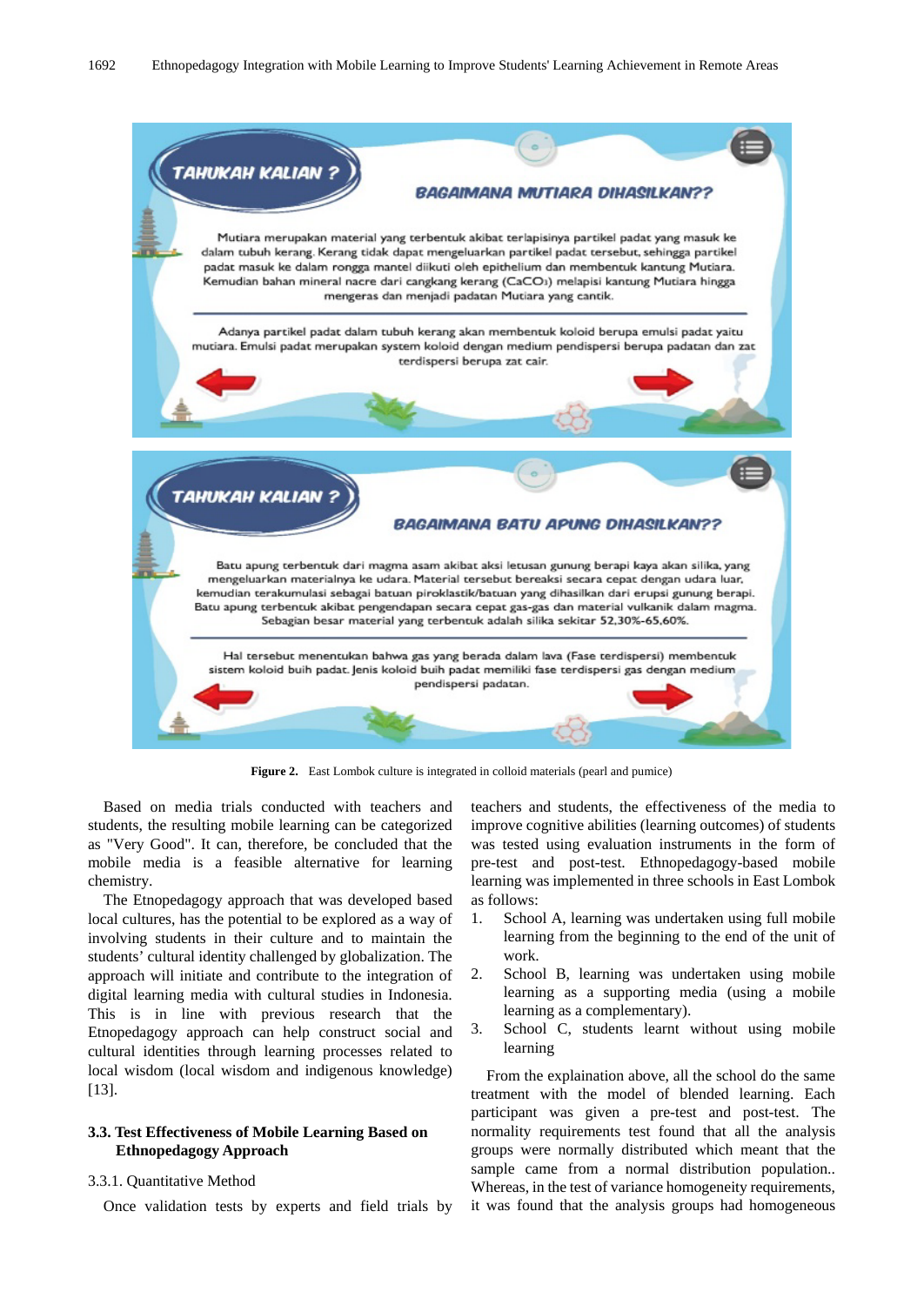variance. Thus, the pre-test and post-test difference data should then be evaluated for t to see the effect of the treatment given. T test results for each experimental class are as follows:

### *1. Student achievement between in classes taught by using full mobile learning and blended learning (School A).*

Both classes are given a pre-test and a post-test, with the results shown in table 9 and table 10 below.

|                      | Pre Test | Post<br>Test | t Count | t Table |
|----------------------|----------|--------------|---------|---------|
| Average              | 23,97    | 76,91        |         |         |
| <b>Raw Materials</b> | 10,21    | 7,28         | 29.37   | 1.99    |
| Varians              | 104,21   | 53,05        |         |         |
| Degree Of<br>Freedom | 66       | 66           |         |         |

**Table 9.** Blended class pre-test and post-test data

|  | Table 10. Full pre-test and post-test mobile learning class data                                                |  |
|--|-----------------------------------------------------------------------------------------------------------------|--|
|  | the contract of the contract of the contract of the contract of the contract of the contract of the contract of |  |

|                      | Pre Test | Post Test | t Count | t Table |
|----------------------|----------|-----------|---------|---------|
| Average              | 24,41    | 80,73     |         |         |
| <b>Raw Materials</b> | 10,79    | 7,79      | 45.54   | 1.99    |
| Varians              | 116,31   | 60,81     |         |         |
| Degree of Freedom    | 66       | 66        |         |         |

In the blended learning of school A, t count  $(29.37)$  t table (1.99) and in the full mobile learning t count (45.54)> t table (1.99). Both data indicate that Ho was rejected. T test results show a significant increase in average learning outcomes in both classes. Results can be interpreted that using mobile learning media based on an ethnopedagogy approach improved student learning outcomes in schools in the East Lombok area. This is in accordance of the results of research which states that learning by using media technology has a significant influence on learning [14]. According to research, the use of instructional media encourages students to actively participate in question and answer activities and discussions, improving their critical thinking skills [15].

Different test was conducted between the two classes to analyses the effective learning models in the use of mobile learning based on the ethnopedagogy approach. Hypothesis test data shows the average value of student learning outcomes in classes taught by using full mobile learning was higher than the classes taught by blended learning models. Research data can be seen in table 11.

**Table 11.** Data on blended classroom learning outcomes and mobile learning classes

|                      | Blended | <b>Full Mobile Learning</b> |
|----------------------|---------|-----------------------------|
| Average              | 76,91   | 80,73                       |
| <b>Raw Materials</b> | 7,28    | 7,80                        |
| Varians              | 53,05   | 60,80                       |
| Degree of Freedom    | 66      | 66                          |

The results indicate that the use of mobile learning

combined with the ethnopedagogy approach is preferred by student and can develop students' understanding in learning. According to [16] mobile learning can be accessed using a small device (tablet or smart phone) that features animation, learning videos, materials and questions to facilitate students and teachers who can be used anytime and anywhere. According to [17], chemistry learning is represented at macroscopic, microscopic and symbolic levels and understand requires a high level of competence. Mobile learning encompasses the three representations and helps facilitate understanding.

*2. Student achievement in classes taught by using the blended learning approach compared with the group using mobile learning as a complementary (School B).*

Both classes are given a pre-test and a post-test, with the results shown in table 12 and table 13 below.

**Table 12.** Blended class pre-test and post-test data

|                   | Pre Test | Post Test | t Count | t Table |
|-------------------|----------|-----------|---------|---------|
| Average           | 22,71    | 80,14     |         | 1,99    |
| Raw Materials     | 8.94     | 6,36      |         |         |
| Varians           | 79,92    | 40,42     | 40,62   |         |
| Degree of Freedom | 68       | 68        |         |         |

**Table 13.** Pre-test and post-test data on mobile learning classes as supporting media

|                      | Pre Test | Post Test | t Count | t Table |
|----------------------|----------|-----------|---------|---------|
| Average              | 22,71    | 77,71     |         | 1,99    |
| <b>Raw Materials</b> | 8.94     | 7,11      |         |         |
| Varians              | 79,92    | 50,50     | 39,56   |         |
| Degree of Freedom    | 68       | 68        |         |         |

In the blended learning of school B, t count  $40.62 > t$ table 1.99 and in the mobile learning as a complementary t count 39.56> t table 1.99. Both data indicate that Ho was rejected. T test results show a significant increase in average learning outcomes in both classes.

A different treatment test was conducted between the two classess to find s more effective learning model for the use of mobile learning. Hypothesis test data shows that the average value of student learning outcomes in classes taught using the blended learning model was higher than the classes taught with mobile learning as a support model. Research data can be seen in table 14.

**Table 14.** Data on learning outcomes of blended classes and mobile learning classes as supporting media

|                      | Complementary | <b>Blended</b> |
|----------------------|---------------|----------------|
| Average              | 77,71         | 80,14          |
| <b>Raw Materials</b> | 7,11          | 6,36           |
| Varians              | 50,50         | 40,42          |
| Degree of Freedom    | 68            | 68             |

Results indicate that the use of mobile learning in a blended learning model is preferred by students because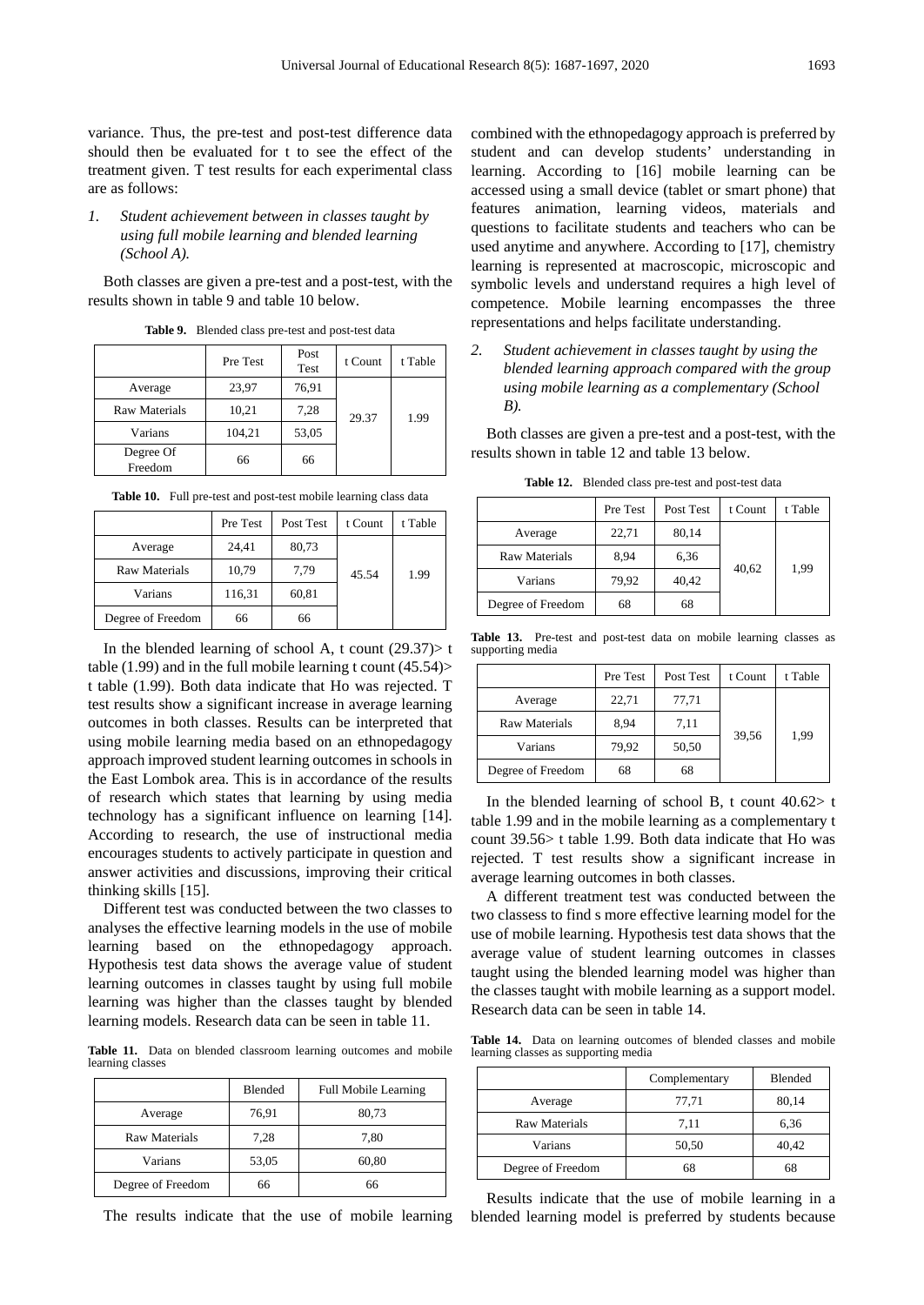they are able to explore learning materials over a longer period of time. The increased exposure to concepts helps students develop better understanding of the required subject matter concepts.

*3. Student achievement between in classes taught by without using mobile learning and blended learning (School C).*

Both classes were given pre-test and post-test, with results as in table 15 and table 16 below.

**Table 15.** Data pre test and post test classes without using mobile learning

|                   | Pre Test | Post Test | t Count | t Table |
|-------------------|----------|-----------|---------|---------|
| Average           | 20.43    | 75.22     |         |         |
| Raw Materials     | 8.78     | 4.88      | 29.26   | 2.01    |
| Varians           | 77.07    | 23.81     |         |         |
| Degree Of Freedom | 44       |           |         |         |

**Table 16.** Blended class pre-test and post-test data

|                   | Pre Test | Post Test | t Count | t Table |
|-------------------|----------|-----------|---------|---------|
| Average           | 20.38    | 77.31     |         |         |
| Raw Materials     | 10.30    | 3.30      | 29.34   | 2.06    |
| Varians           | 106.09   | 10.90     |         |         |
| Degree Of Freedom | 14       | 14        |         |         |

In the blended learning of school C, t count  $(29.34)$  t table (2.06) and in the without using mobile learning, t count  $(29.26)$  t table  $(2.01)$ . Both data indicate that Ho was rejected. T test results showed a significant increase in average learning outcomes in both classes. Based on the data obtained the t count of the blended learning class has a greater value than the t count for the class without using mobile learning. This shows that blended learning classes have a significantly higher average of learning outcomes. T-test results from both classes showed no difference in the average value of learning outcomes between classes without using mobile learning and blended classes. The results are in table 17 below:

**Table 17.** Class data without using mobile learnin and blended classes.

|                      | Control | <b>Blended</b> |
|----------------------|---------|----------------|
| Average              | 75.21   | 77.30          |
| <b>Raw Materials</b> | 4.87    | 3.30           |
| Varians              | 23.81   | 10.89          |
| Degree of Freedom    | 44      |                |

#### 3.3.2. Qualitative Method

The development of students' learning was analysed after mobile learning implementation. There are several findings in qualitative data that reflect students' conceptual understanding, meaningful learning experiences, motivation, independent learning, and cultural awareness.

#### **a. Conceptual Understanding**

Analysis of tests showed that students developed a good

understanding of chemistry concepts.

*"Coconut milk is a type of colloidal emulsion because coconut milk has many nutrients that are good for the hair shaft and head. High oil and nutrient content can provide natural moisture from the roots to the ends of the hair. "*

# **(Chemistry Test, Student 1, School B)**

"*The type of colloid in coconut milk is a liquid emulsion because coconut milk contains oil. So, coconut milk can nourish hair properly. "*

#### **(Chemistry Test, Student 10, School B)**

"*Coconut milk is a type of colloidal emulsion. Coconut milk can nourish hair because coconut milk contains a substance and has many nutrients that are good for the hair shaft and scalp "*

#### **(Chemistry Test, Student 3, School C)**

*"Coconut milk is a type of liquid emulsion, because the content of coconut milk produces oil so that the hair does not become dry and branched*"

#### **(Chemistry Test, Student 11, School A)**

Based on these answers it was concluded that all four students understood the colloidal material well. Using the same question, students were also able to explain that coconut milk had oil content that can nourish the scalp demonstrating a connection between the concept of colloids and East Lombok culture.

"*Colloids are related to everyday life, what I know of examples of colloids is pearls, milk and butter."*  **(Interview, Student 1, School A)**

*"Detergents and liquid soaps are colloids."*  **(Interview, Student 3, School B)**

"*I do not understand the concept of alum, but I know that alum is used to sterilize dirty water"* 

**(Interview, student 1, School C)**

*"Colloids are related to daily life. Examples are soaps, which are colloquial type foam with a liquid dispersing phase and a gas dispersed phase. Then coconut milk which is a type of colloidal emulsion with a solid dispersing phase, and a liquid dispersed phase. "* 

**(Reflective Journal, Student 5, school A)**

Results of interviews and reflective journals indicated that students were able to analyse information and make connections between concepts by using mobile media. Most students understood the concept o and examples of colloids. This outcome concurrs with research by [18] that the use of interactive multimedia can improve students' conceptual understanding.

#### **b. Meaningful Learning Experience**

Data from interviews revealed that most students did not connect chemistry to the local wisdom of the Lombok area. This study provided an opportunity for students to find out about the application of chemistry concepts in the local environment through the use of a mobile media and ethnopedagogy approach.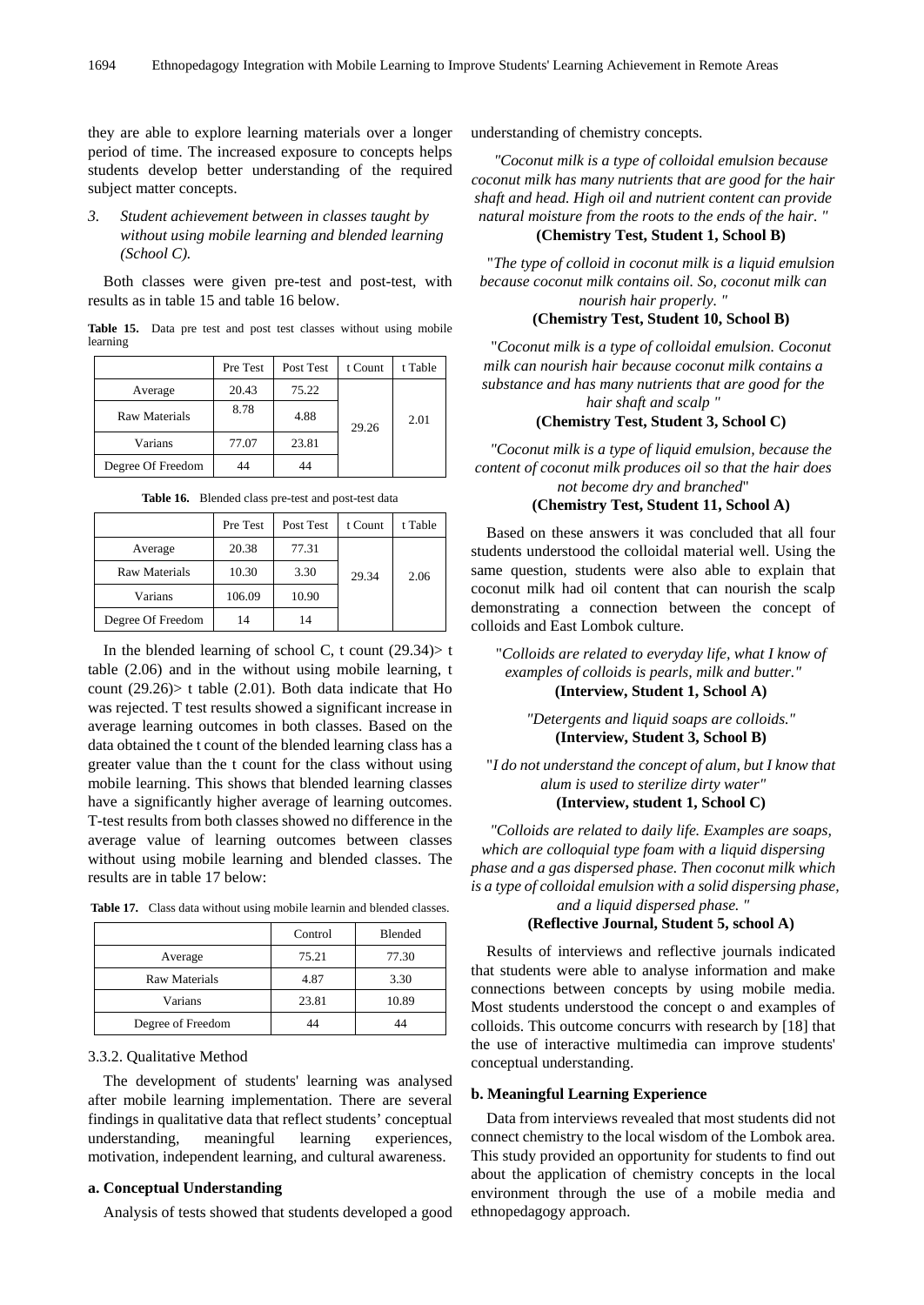

**Figure 3.** Students using mobile learning media

Various exploration activities were carried out by finding and grouping information using mobile learning. Therefore, mobile learning can stimulate and facilitate students to interact with their group of friends so that students become more active in their learning.

*"In the study of chemistry, there has never been a link*  between *chemistry learning with Lombokl. After using mobile learning, I know that pearls and pumice in Lombok are categorised colloidal material. "* 

#### *(Interview, Student 1, School A)*

*"Before using mobile learning, I did not know the*  application *of the culture of Lombok to chemistry conceptrs."* 

#### **(Reflective Journal, Student 2, School A)**

*"I only know examples of colloids, namely pearls, whereas I* only *learned that pumice is a type of colloid and is the wealth of the Lombok area when I use mobile learning to study*"

#### **(Reflective Journal, Student 4, School B)**

Interviews and journal reflections show that the use of Ethnopedagogy-based mobile learning fosters students' curiosity and interest because of the connection to local wisdom in the Lombok area. [19] contends that meaningful content design that is adaptive to local conditions can promote greater learner satisfaction. Meaningful learning provides stronger support for students who have gained basic knowledge by shaping their understanding through personalized experiences.

#### **c. Motivation**

The effect of using the mobile learning based on the ethnopedagogy approach to students' learning motivation indicated that students felt more motivated to study chemistry after using mobile learning in chemistry and relating it to everyday life.

"*I feel more interested in using mobile* learning *because learning becomes easier. So I am more motivated to study independently because it can be accessed anywhere. "* **(Interview, Student 2, School A)**

*"In mobile learning, there is material in everyday life and elevating the rich culture of Lombok region, I have become increasingly motivated to learn so I know the*  examples *that are in Lombok and can be linked to the* 

*subject matter, I know pearls and its process. I am motivated to look for other examples in everyday life. "*  **(Interview, Student 1, School B)**

"*I became more interested in studying chemistry and learning chemistry became more fun"* **(Reflective Journal, Students 3, School B)**

Students' interest lead to increased motivation because, according to [20], mobile application tools cause a higher level of motivation. Motivation was also heightened by reference to the rich culture of East Lombok.

#### **d. Independent Learning**

Independent learning was explored in the study by observing how well the students could organise themselves to work on their own mobile. Self-learning is identified by motivation from within the student so that they can organize themselves to improve their competences. Animated content allowed students to visualize the concept of colloidal material making it easier for them to understand.

"*Using mobile learning allows me to learn by my own, because I can learn the material from my cellphone and access it at home so that I find it* easier *for me to repeat and remember the material."*

#### **(Interview, Student 1, School A)**

*"During using mobile learning, I became faster at*  understanding *chemical materials, besides being bored. I feel more interested in learning because it looks interesting compared to using books. Because mobile learning is contained in a smart phone device, I can access it anytime because it is practical and easy to carry anywhere. "* 

**(Interview, Student 2, School B)**

*"I feel learning to use mobile learning is more effective*  because *I can learn anywhere, besides that mobile learning can be used offline so that learning becomes easier."*  **(Reflective Journal, Students 5, School B)**

Mobile learning media based on the Ethnopedagogy approach allowed students to have organize themselves to learning and understand the subject matter, so that learning independently can be developed. Prior to using mobile learning, students depended on traditional learning resources which limit learning independence. This study supports research by [21] that shows mobile learning will help to increase flexibility of learning inside and outside classroom because students have access to learning materials anywhere and anytime resulting in better learning outcomes.

#### **e. Culture Awareness**

The concept of local wisdom carried out in this study is associated with the region of East Lombok that has a significant cultural identity that can be explored through chemistry . The role of education is an important conduit through which to introduce students early on to the local wisdom of their region. The culture of Lombok, developed through the medium of mobile learning, provides students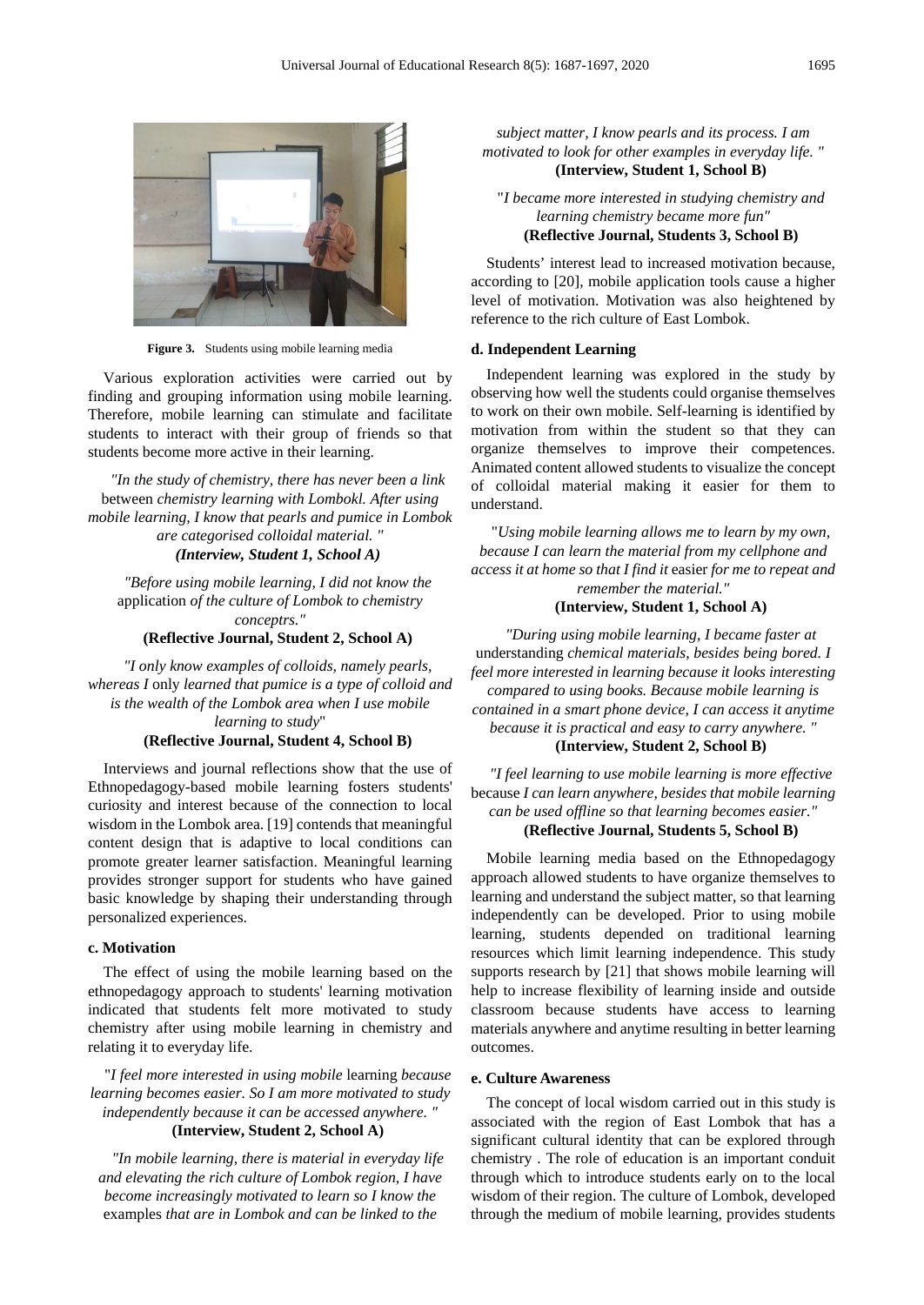with knowledge about the relationship between colloidal material and everyday life.

*"I became motivated to develop something, for example, Jelly can be used to make something other than food and be associated with chemicals"* 

## **(Interview, Student 3, School A)**

"*Studying the culture of Lombok in mobile learning makes me interested to explore any information that can be associated with chemical materials. I am proud of my area that has rich cultural and natural resources"* 

#### **(Interview, Student 2, School B)**

"By *using mobile learning, I am more aware of the*  pearls *that characterize my area and know the process of its formation"*

#### **(Reflective Journal, Students 3, School B)**

Using mobile media to integrate the local cultural wisdom of East Lombok into the learning environment shows that an ethnopedagogical approach makes students proud of their culture whilst achieving success in chemistry education and, at the same time, engender a desire to protect the local wisdom and culture.



**Figure 4.** Participants explain the local wisdom of pearls and pumice using mobile learning

# **4. Conclusions**

This research succeeded in developing a prototype of mobile learning media based on an ethnopedagogical approach using cultural resources from Lombok. Results from the implementation of the prototype show that the product can be used in chemistry learning in the remote areas and it can be adapted for use in other subject areas. In addition to the effectiveness of learning using mobile learning based on an ethnopedagogy approach shows that using full mobile learning for students in the remote areas gives them a better chance of success compared to using blended learning and the use of mobile learning as a complementary. The integration of ethnopedagogy with mobile learning can help develop students' conceptual understanding, provide them with meaningful learning experiences, motivate learners, develop independent learners, and promote cultural awareness. Therefore, the use of mobile learning integrated with an ethnopedagogical approach is suitable for use with students who face learning challenges such as difficulties in accessing learning

resources, typically those students in remote regions. Further research needs to be conducted in different areas of Indonesia using different subject matter.

# **REFERENCES**

- [1] J. Nealbert, V. Calimag, A. G. Miguel, R. S. Conde, and L. B. Aquino, "Ubiquitous Learning Environment Using Android," *Int. J. Res. Eng. Technol.*, vol. 2, no. 2, pp. 2321– 8843, 2014.
- [2] T. Y. Chuang and W. F. Chen, "Effect of digital games on children's cognitive achievement," *J. Multimed.*, vol. 2, no. 5, pp. 27–30, 2007.
- [3] D. Alrazeeni, "M-Learning in EMS Education--Saudi Arabia Perspective," *J. Educ. Pract.*, vol. 7, no. 2, pp. 95– 106, 2016.
- [4] A. Kukulska-Hulme and L. Shield, "An overview of mobile assisted language learning: From content delivery to supported collaboration and interaction," vol. 20, no. 3, pp. 271–289, 2008.
- [5] L. Nguyen, S. M. Barton, and L. T. Nguyen, "IPads in higher education - Hype and hope," *Br. J. Educ. Technol.*, vol. 46, no. 1, pp. 190–203, 2015.
- [6] D. Gollnick and P. Chinn, *Multicultural education in a pluralistic society*, 9th ed. London: Pearson, 2013.
- [7] A. C. Alwasilah, K. Suryadi, and T. Karyono, *Etnopedagogi: Landasan Praktek Pendidikan dan Pendidikan Guru*. Bandung: Kiblat Buku Utama, 2009.
- [8] S. Kartadinata, "Etnopedagogik: Sebuah Resureksi Ilmu Pendidikan (pedagogik)," in *Practice Pedagogic in Global Education Perspective*, 2010.
- [9] K. Klara, O. Baktiyar, K. Sandygul, U. Raikhan, and J. Gulzhiyan, "Ethnic pedagogy as an integrative, developing branch of pedagogy," *Mediterr. J. Soc. Sci.*, vol. 6, no. 1S1, pp. 612–619, 2015.
- [10] K. B. Nuffic, *Best Practices using Indigenous Knowledge*. Paris, France, 2002.
- [11] Ugwu, "Creating Change Through Integration of Indigenus Knowledge and Practices Into Chemistry Teaching for Sustainable Living," *Dep. Sci. Educ.*, 2012.
- [12] U. Cahyana, M. Paristiowati, D. A. Savitri, and S. N. Hasyrin, "Developing and application of mobile game based learning (M-GBL) for high school students performance in chemistry," *Eurasia J. Math. Sci. Technol. Educ.*, vol. 13, no. 10, pp. 7037–7047, 2017.
- [13] D. Akmal, "Impact of Web Based Learning on EFL: Using On-line Discussion Forum (ODF) to Enhance Students' Writing Skill," *Univers. J. Educ. Res.*, vol. 5, no. 8, pp. 1345–1348, 2017.
- [14] A. A. Sakat, M. Z. Mohd Zin, R. Muhamad, A. Ahmad, N. A. Ahmad, and M. A. Kasmo, "Educational technology media method in teaching and learning progress," *Am. J. Appl. Sci.*, vol. 9, no. 6, pp. 874–878, 2012.
- [15] M. Duran and I. Dökme, "The effect of the inquiry-based learning approach on student's critical-thinking skills," *Eurasia J. Math. Sci. Technol. Educ.*, vol. 12, no. 12, pp. 2887–2908, 2016.